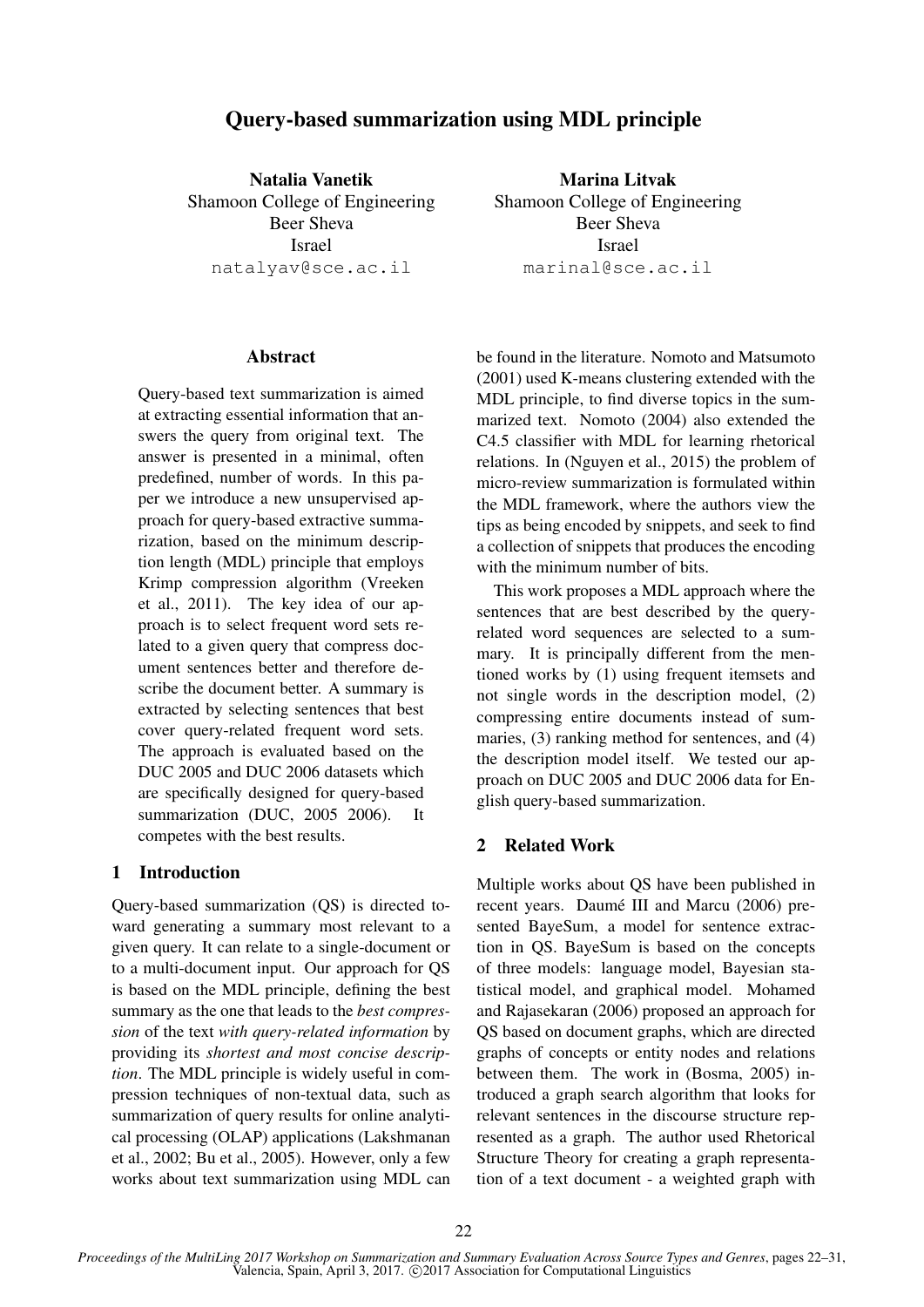nodes standing for sentences and weighted edges representing a distance between sentences. Conroy et al. (2005) presented the CLASSY summarizer that used a hidden Markov model based on signature terms and query terms for sentence selection within a document, and a pivoted question answering algorithm for redundancy removal. Liu et al. (2012) proposed QS with multi-document input using unsupervised deep learning. Schilder and Kondadadi (2008) presented FastSum - a fast query-based multi-document summarizer based solely on word-frequency features of clusters, documents, and topics, where summary sentences are ranked by a regression support vector machine. Tang et al. (2009) proposed two strategies to incorporate the query information into a probabilistic model. Park et al. (2006) introduced a method that uses non-negative matrix factorization to extract query-relevant sentences. Some works deal with domain-specific data (Chen and Verma, 2006) and use domain-specific terms when measuring the distance between sentences and a query. Zhou et al. (2006) describes a query-based multi-document summarizer based on basic elements, a head-modifier-relation triple representation of document content. Recently, many works integrate topic modeling into their summarization models. For example, Li and Li (2014) extend the standard graph ranking algorithm by proposing a two-layer (sentence layer and topic layer) graphbased semi-supervised learning approach based on topic modeling techniques. Wang et al. (2014) present a submodular function-based framework for query-focused opinion summarization. Within their framework, relevance ordering produced by a statistical ranker, and information coverage with respect to topic distribution and diverse viewpoints are both encoded as submodular functions. Some works (Li et al., 2015) use external resources with the goal to better represent the importance of a text unit and its semantic similarity with the given query. Otterbacher et al. (2009) present Biased LexRank method, which represents a text as a graph of passages linked based on their pairwise lexical similarity, identifies passages that are likely to be relevant to a users natural language question and then perform a random walk on the lexical similarity graph in order to recursively retrieve additional passages that are similar relevant passages. Williams et al. (2014) provides a taskbased evaluation of multiple query biased sum-

marization methods for cross-language information retrieval using relevance prediction. In (Litvak et al., 2015) we applied the MDL principle to generic summarization, where we considered frequent word sets as the means for encoding text. The results demonstrated superiority of the proposed method over other methods on DUC data. This paper continues the above work by constructing a model where frequent word sets depend on the query.

## 3 Methodology

### 3.1 Overview

Our approach consists of the following steps: (1) text preprocessing, (2) query-related frequent itemset mining, (3) finding the best MDL model, and (4) sentence ranking for the summary construction. The general scheme of our approach is depicted in Figure 1. Details of every step are given in sections below. Section 3.8 contains an example of intermediate and the final (the summary) outputs for one of the document clusters from DUC 2005 dataset.

#### 3.2 Query-based MDL principle

The Minimum Description Length (MDL) Principle is based on the idea that a regularity in the data can be used to compress the data, and this compression should use fewer symbols than the data itself. Intuitively, a *model* is a partial function from data subsets to codes, where the codes size has logarithmic growth.

In general, given a set of models  $M$ , a model  $M \in \mathcal{M}$  is considered the *best* if it minimizes  $L(M) + L(D|M)$ , where  $L(M)$  is the bit length of description of M and  $L(D|M)$  is the bit length of the dataset  $D$  encoded with  $M$ . As such, the frequency and the length of the codes that replace data subsets are the most important features of the MDL model. Because we aim at query-based summarization, in our approach we seek a query-dependent model  $M_Q$  that minimizes  $L(M_O) + L(D|M_O)$ ; it may not be the best model overall but it has to be the best among models for the query Q. Note that the MDL approach does not use the actual codes but only takes into account their bit size.

### 3.3 Query-based data setup

In our case both text and query undergo preprocessing that includes sentence splitting, tokeniza-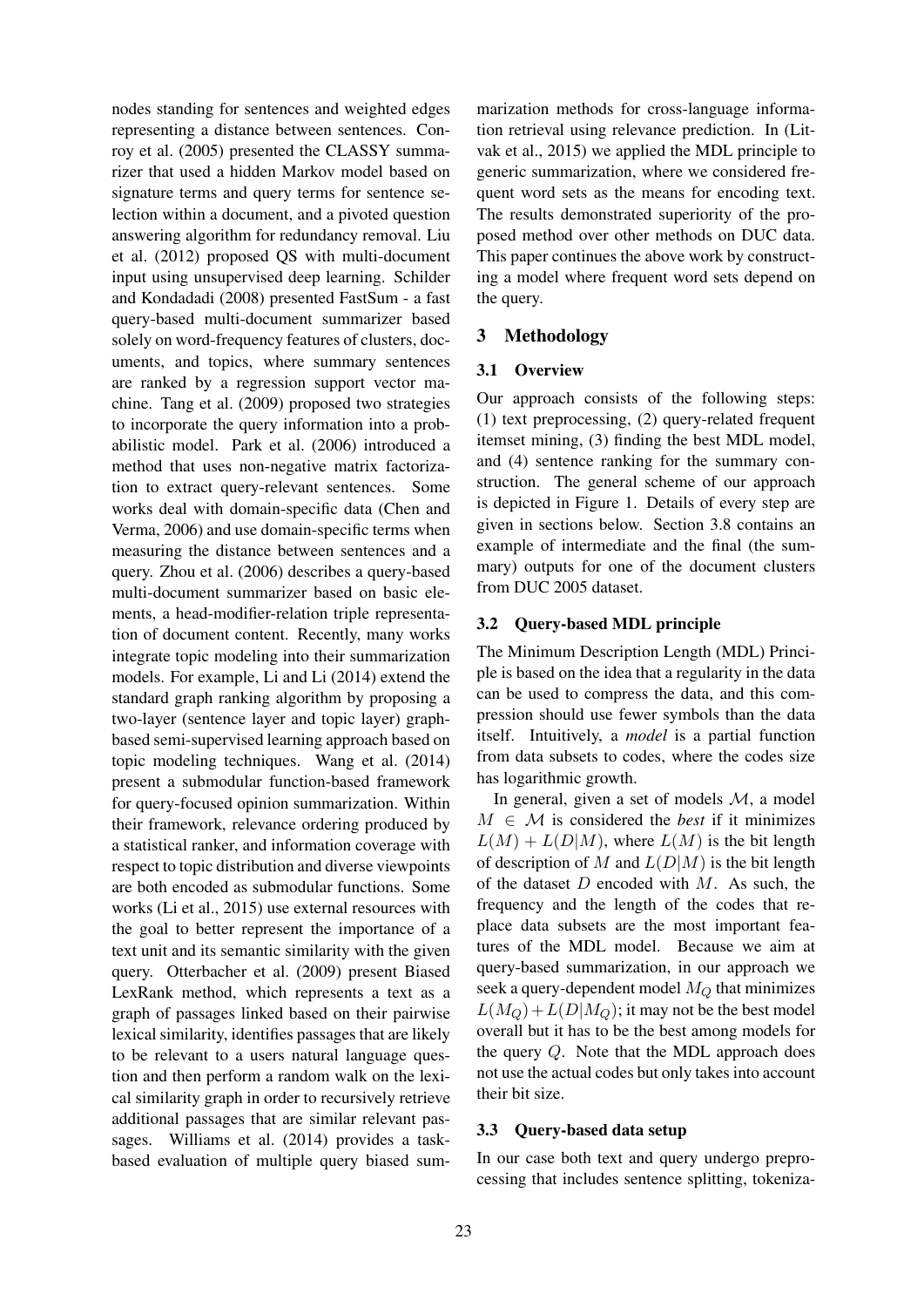

Figure 1: Query-based MDL summarization

tion, stemming, and stop-words removal. Additionally, sentences that are too long (over 40 words), too short (less than 5 words), or consist primarily of direct speech (main portion of a sentence is contained within quotes), are omitted. The number of these sentences is small and we noted that their inclusion in summaries, although rare, decreases summary quality. No deep linguistic analysis is performed, and therefore this method is suitable for any language with basic tools.

A query is considered to be a set of stemmed tokens, e.g., terms, even if it contains more than one sentence. A document or a document set (in case of multi-document summarization)  $D$  is treated as a dataset where each sentence is a *transaction* that is a set of stemmed tokens. The order of words in a sentence is ignored in our model, because we consider the relation of a sentence to a query to be more important than the order in which a sentence utilizes query tokens. Formally, we have sentences  $S_1, \ldots, S_n$  of a document set where every sentence is a subset of unique terms (stemmed tokens), denoted by  $T_1, \ldots, T_m$ . A query Q is a subset of unique terms as well.

#### 3.4 Frequent itemsets

In our approach, we refer to text as a transactional dataset, where each sentence is considered to be a single *transaction* consisting of *items*. An item in our case is a term, i.e. stemmed word. Therefore, a sentence is viewed as a set of terms contained in it. A set of items, called an *itemset*, is *frequent* if it is contained (as a set) in S sentences, where  $S \geq 1$ is user-defined parameter.

The paper (Agrawal and Srikant, 1994) has pro-

posed two algorithms–Apriori and Apriori-TID– for processing large databases and mining frequent itemsets in efficient time. The Apriori algorithm makes multiple passes over the database while Apriori-TID algorithm uses the database only once, in the first pass. In this work, we use the Apriori-TID algorithm for frequent itemset mining. While multitude of algorithms performing the same task exist, Apriori-TID is sufficient for our purposes because texts, treated as transactional datasets, are rarely dense, and therefore the number of frequent itemsets found in texts is usually not very large.

#### 3.5 Data encoding

In general MDL approach, a *Coding Table* is a collection CT of sets from D that are used as a model of our dataset. According to the MDL principle, CT is considered to be the *best* when it minimizes encoded dataset size  $size(D, CT)$  =  $L(CT) + L(D|CT)$ . In general MDL approach, a *Coding Table* is a collection CT of sets from D that are used as a model of our dataset. According to the MDL principle, CT is considered to be the *best* when it minimizes encoded dataset size  $size(D,CT) = L(CT) + L(D|CT).$ 

In our approach, sets included in the Coding Table come from the set  $F$  of all frequent word sets in our text. Moreover, we only keep a frequent set in  $F$  if it is query-related, and therefore all the sets in CT are query-related as well. Every member  $I \in CT$  is associated with its  $code(I)$  of logarithmic growth (for instance, prefix codes may be used). In our case, the choice of a specific code is not important as we only use its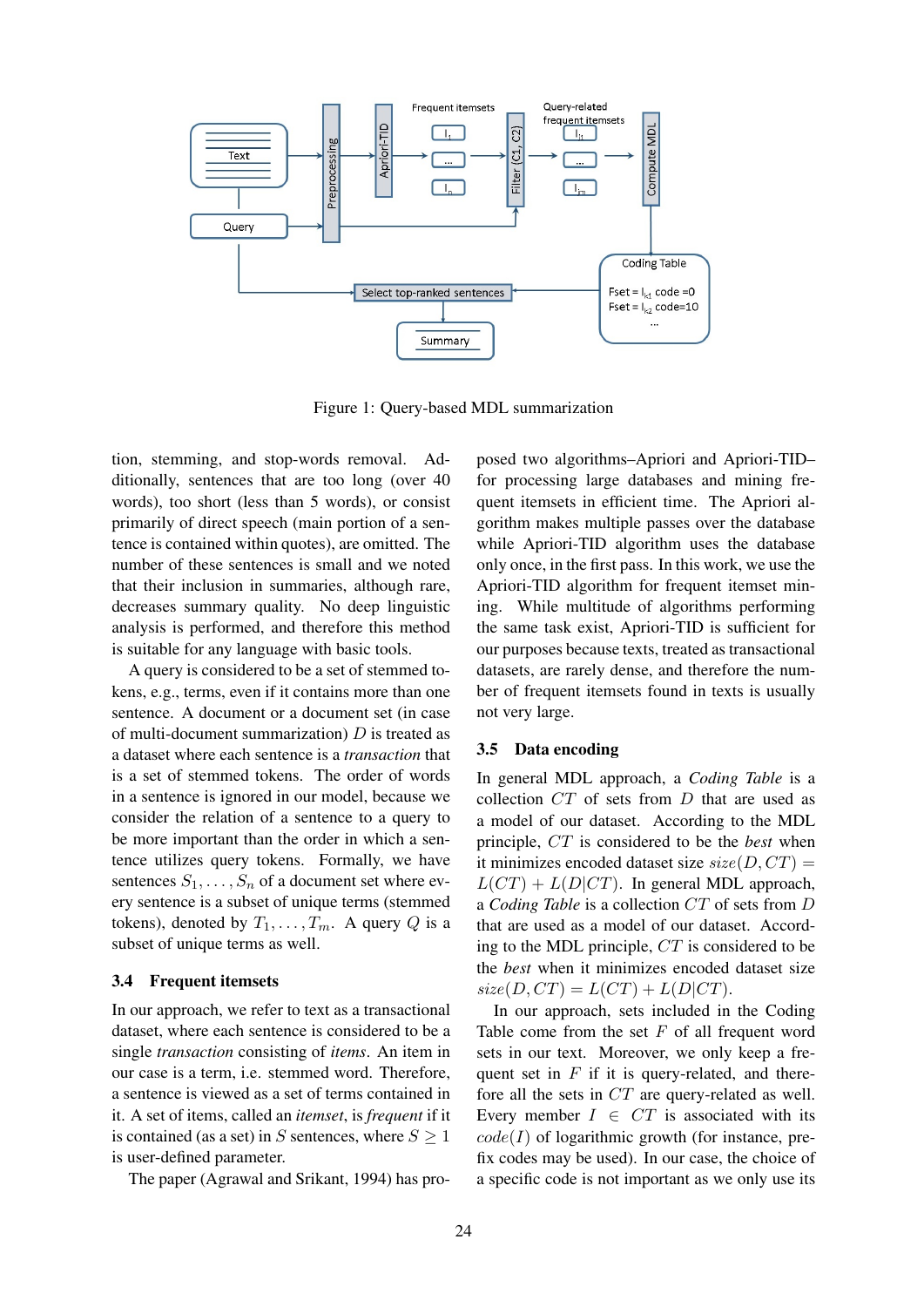size  $|code(I)|$  when computing  $size(D, CT)$ . We use Huffman Coding in the current version, where  $|code(I)| = log |I|$ . General approach of using frequent sets for dataset MDL representation first appeared in (Vreeken et al., 2011); here, we apply it to text and only care about word sets related to a query.

There are two main orders to consider: Standard Candidate Order in which  $F$  is kept, whose purpose is to build the coding table faster. Itemsets in  $F$  are first sorted by increasing support, then by decreasing sequence length, then lexicographically. The Standard Cover Order of CT keeps its members sorted by first by decreasing sequence length, then by decreasing support, and finally, in lexicographical order. Using this order ensures that encoding of the dataset with CT indeed produces minimal encoding length  $L(D|CT)$  for fixed CT. Validity of this approach is proven in (Vreeken et al., 2011).

## 3.6 Sentence ranking and summary construction

We are interested in the dataset  $D|CT$  after it is compressed in the best possible way with the best compressing query-related set CT. The dataset  $D|CT$  is obtained by replacing in D every itemset in CT by its code, and shorter codes are selected first. We use an upper bound on the size of  $CT$ , in order to limit document compression, and select it to be *equal to the target summary size*, which is denoted by *SummarySize*. The ideal compression in this case will compress only words most relevant to the summary and will ignore everything else; additionally, this limitation speeds up computation.

The summary is constructed by iteratively selecting the sentences according to the coverage of CT. At each step, a sentence that covers the most important uncovered itemset in CT is added to a summary. Importance of itemsets in CT is determined by their order – higher itemsets in  $CT$ (those with shorter codes) have higher importance.

## 3.7 Query-based frequent itemsets and data encoding

In order to direct the summarization process towards the given query, we compute and use for encoding only frequent itemsets that are related to the given query. We tested two different types of constraints on frequent itemsets:

- (C1) All terms in a frequent itemset  $I$  must be contained in the query:  $I \subseteq Q$ . With this approach, a set of words in a sentence is encoded only if these words appear in the query.
- (C2) Every frequent itemset and the query must have a common term:  $I \cap Q \neq \emptyset$ . Here, a set of words in a sentence is encoded if at least one word in the set appears in the query.

Both methods ensure that only terms related to the query are taken into account. Therefore, instead of all frequent itemsets  $F$ , we only use its subset  $F_{Ci}$ ,  $i = 1, 2$ . The general Standard Candidate Order is used, and members of  $F_{Ci}$  are sorted by by increasing support, then by decreasing sequence length, then lexicographically.

Because the coding table CT can now contain members of  $F_{Ci}$  only, we modify the Standard Cover Order of CT accordingly in order to compress query-related terms first. The order is modified as follows:

- (C1) Because every member of  $CT$  contains *only* terms used in the query, we sort it first by decreasing sequence length, then by increasing support, and then lexicographically. Here, sequence length is precisely the number of query terms contained in a frequent itemset, and itemsets containing more query terms get higher priority.
- (C2) Every member of CT has *some* common terms with the query, we sort  $CT$  first by the number of terms common to an itemset and the query, then by decreasing sequence length, then by increasing support, and then lexicographically. Here, a precedence is given to itemsets that have more in common to the query. Note that we tested other measures for distance between itemsets and the query (Jaccard similarity, cosine similarity), but this method provided better results.

Detailed description of our query-based summarization method Qump (Query-based Krimp) is given in Algorithm 1.

## 3.8 Example

Here we demonstrate intermediate and the final (summary) outputs for the document cluster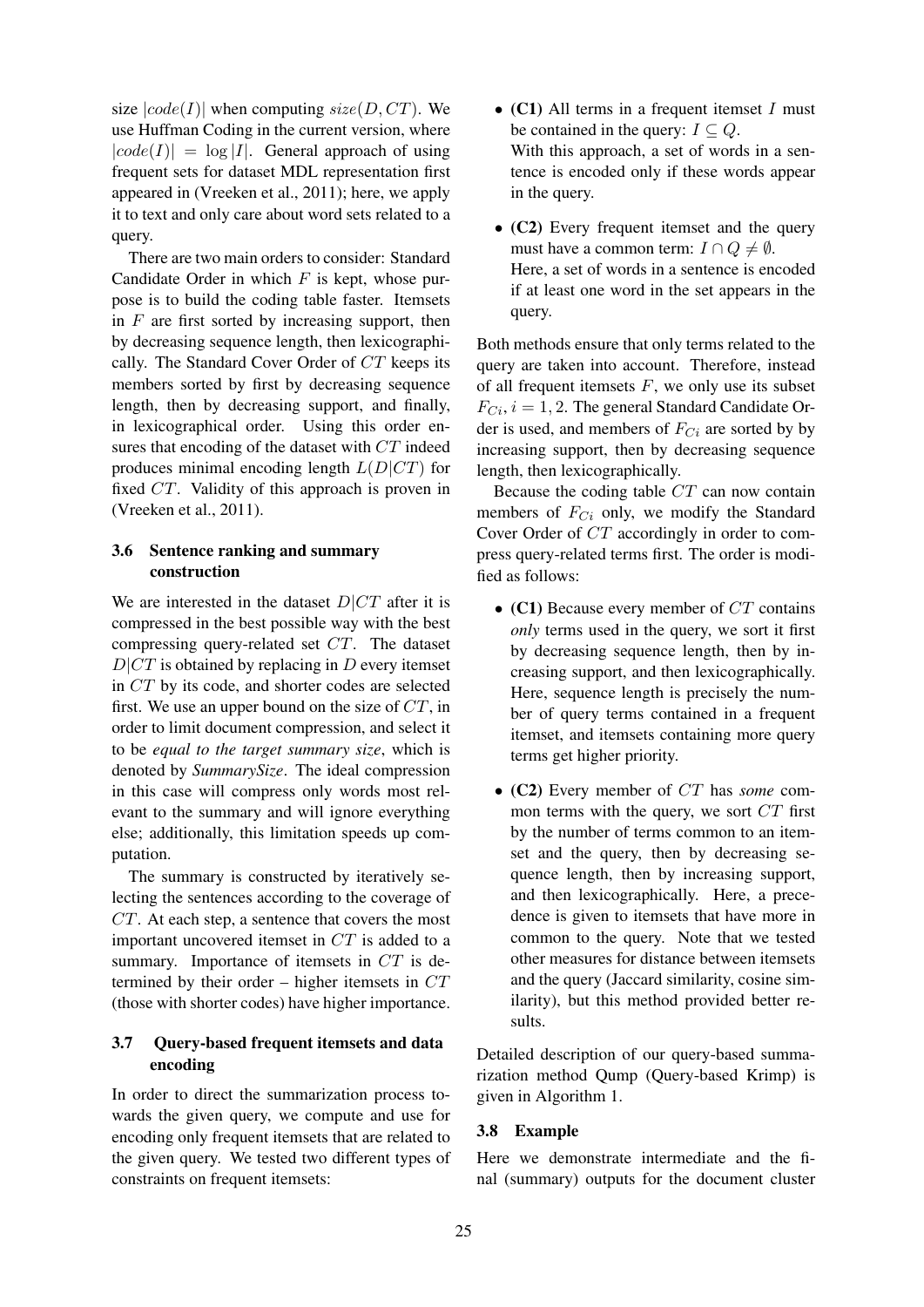#### Algorithm 1: Qump: Query-Based Krimp

#### Input:

- (1) a document or a document set D,
- preprocessed as in Section 3.3,
- (2) a query Q preprocessed as in Section 3.3,
- (3) target summary word limit *SummarySize*,
- (4) support bound S,
- $(5)$  constraint  $Cx$  on frequent itemsets as described in Section 3.7.

**Output:** Extractive summary Summary

### /\* STEP 1: Query-related frequent set mining *\*/*

- (1a)  $F \leftarrow$  frequent sets of terms from  $\{T_1, \ldots, T_m\}$ appearing in at least Supp fraction of sentences that satisfy constraint Cx;
- (1b) Sort  $F$  according to Standard Candidate Order;

/\* STEP 2: Initialize the coding table *\*/*

(2a) Add all terms  $T_1, \ldots, T_m$  and their support to  $CT:$ 

- (2b) Keep CT always sorted according to Standard Cover Order;
- (2c) Initialize prefix codes according to the order of sets in CT;

/\* STEP 3: Find the best encoding *\*/*

(3a)  $EncoderdData \leftarrow$  $PrefixEncoding({S_1, \ldots, S_n}, CT);$ (3b)  $CodeCount \leftarrow 0$ ;

while  $CodeCount < SummarySize$  and  $F \neq \emptyset$  do  $BestCode \leftarrow \arg\min_{c \in F} L(CT \cup \{c\}) +$  $L(PrefixEncoding({S_1, \ldots, S_n}, CT \cup \{c\}));$  $CT \leftarrow CT \cup \{BestCode\};$  $F \leftarrow F \setminus \{BestCode\};$ /\* *If a code is used, its supercodes cannot appear in the data \*/*  $F \leftarrow F \setminus \{d \in F | BestCode \subset d\};$ CodeCount++;

#### end

/\* STEP 4: Build the summary *\*/*  $Summary \leftarrow \emptyset;$ for  $codes \ c \in CT$  do | importance(c) := serial number of c in  $CT$ end while  $|Summary| < SummarySize$  do for *all unselected sentences* S do  $nCov(S) \leftarrow \sum_{c \in CT} {importance(c)}/{|S|}$ end  $S \leftarrow \arg \max_{S} nCov(S);$  $Summary \leftarrow Summary \cup \{S\};$  $CT := \check{CT} \setminus \{c\}$ for  $d \subset c$  do  $\left\vert \quad CT := CT \setminus \{d\} \right\vert$ end end return Summary

D301I and the query *"International Organized Crime Identify and describe types of organized crime that crosses borders or involves more than one country. Name the countries involved. Also identify the perpetrators involved with each type of crime, including both individuals and organizations if possible."* from the DUC 2005 dataset.

• The coding table  $CT$  (only its top 8 itemsets

| Code #         | <b>I</b> temset  |
|----------------|------------------|
| 0              | cross border     |
|                | countri includ   |
| $\overline{2}$ | crime countri    |
| 3              | border cross     |
| 4              | countri identifi |
| 5              | drug             |
| 6              | cocain           |
| 7              | offici           |
|                |                  |

Table 1: CT example, top records.

with the shortest codes, sorted from the most important to the least) is given in Table 1.

- The sentence *"The drugs organisation used intricate methods - including bank accounts, couriers and ships as well as dummy and real companies in many countries - to smuggle cocaine from South America to Europe."* after encoding (replacement of phrases by codes) looks like this: *"code#5 code#24 intric method includ code#19 account courier ship dummi real compani mani code#16 code#23 code#6 south america code#40"*, and it covers 7 out of 50 codes from the CT. Normalized by the sentence length, its coverage is the largest among all sentences, and therefore it is selected to the summary.
- The summary contains 8 following sentences with the highest CT coverage, ordered by their appearance in the summarized documents:

*"The drugs organization used intricate methods - including bank accounts, couriers and ships as well as dummy and real companies in many countries - to smuggle cocaine from South America to Europe. But this week the New York Times gave extensive coverage to a report from a US intelligence officer that warned Mexican drug-traffickers were planning to take advantage of lax border controls. The measures announced yesterday include a CDollars 5 tax cut per carton of cigarettes, bringing federal taxes down to CDollars 11 a carton. Mr Louis Freeh, the FBI director who arrived in Moscow yesterday as part of a central and East European tour, said the mounting crime wave in Russia posed 'common threats' to all. Crime Without Frontiers*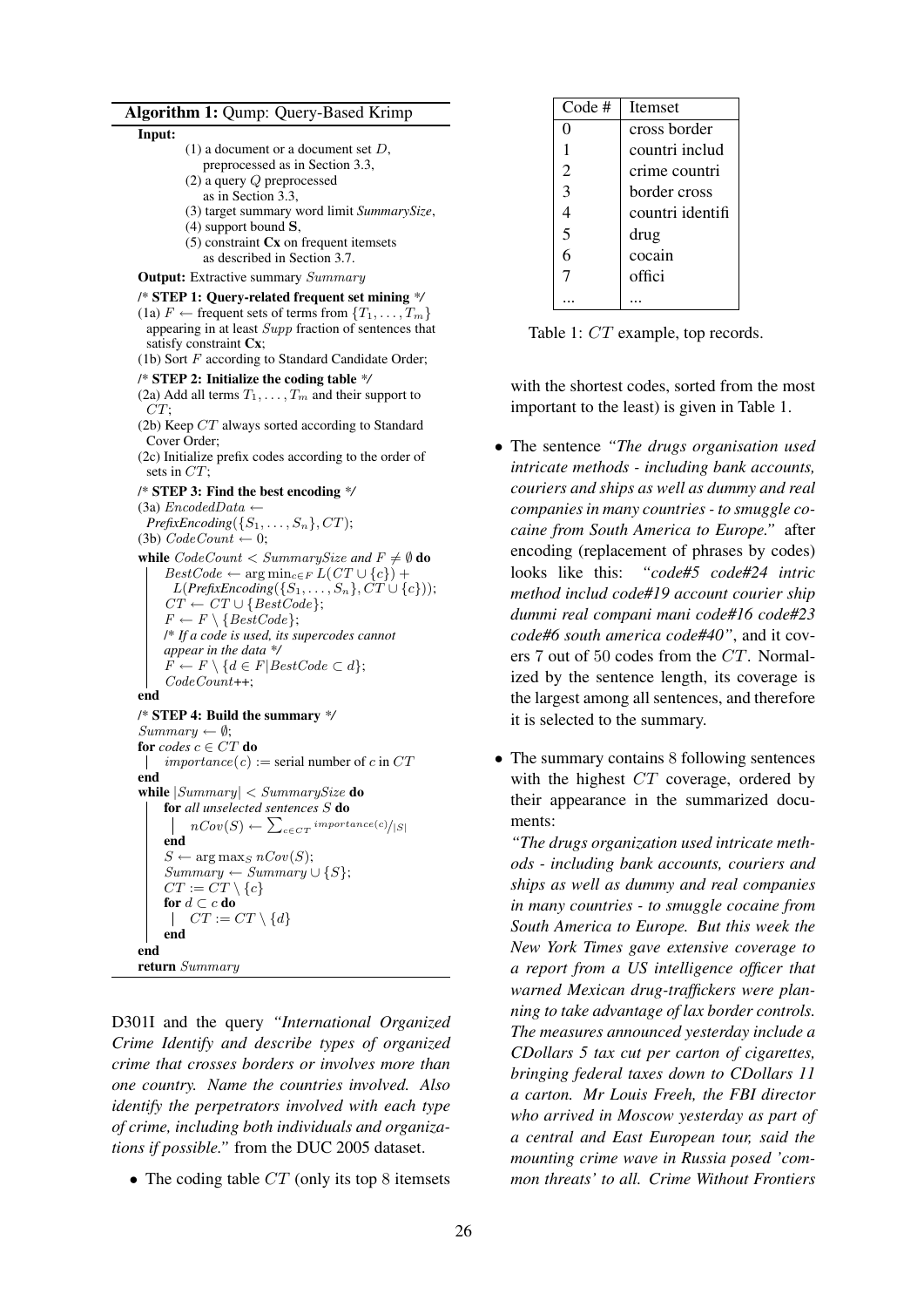*is the story of how western and eastern criminal syndicates secured the former Soviet safehouse, the last piece in constructing a global pax mafiosa. In the pax mafiosa, business is business - the Chinese Triads are partners in crime with the American Mafia; the Italians use the Russians to launder for the Colombian cartels, the Japanese Yakuza work hand in hand with the Italians. Last January, after the ouster of Panamanian strongman Manuel A. Noriega, the new government of Panama agreed to U.S. requests for records of bank accounts identified as having been used by cartel money launderers. Cuba's interior minister, the Cabinet officer in charge of domestic law enforcement, was fired Thursday as that nation's drug purge continued, but the crackdown has failed to touch other leaders who U.S. officials say are involved in trafficking."*

### 4 Experiments

#### 4.1 Dataset

We selected two English corpora of the Document Understanding Conference (DUC): DUC 2006 and DUC 2005 (DUC, 2005 2006) for our experiments, which are standard datasets used for query-based summarization methods evaluation.

The DUC 2005 dataset contains 50 documents sets of 25-50 related documents each. Average number of words in a document set is 20185. For every document set a short (1-3 sentences) query is supplied. From 4 to 9 gold standard summaries are supplied for every document set, and the target summary size is 250 words.

The DUC 2006 dataset contains 50 documents sets of 25 related document each. Average number of words in a document set is 15293. For every document set a short (1-3 sentences) query is supplied. Four gold standard summaries are supplied for every document set, and the target summary size is 250 words.

#### 4.2 Experiment setup

We generated summaries for each set of related documents (by considering each set of documents as one meta-document) in the DUC 2005 and DUC 2006 corpora. The summarization quality was measured by the ROUGE-1 (Lin, 2004) recall

 $\text{scores}^1$ , with the word limit set to 250, without stemming and stopword removal. We limited the size of the coding table by 250, as described in Section 3.4, and set support count  $S = 2$  in order to take into account all terms repeated twice or more in the text.

## 4.3 Results

Table 2 shows the ROUGE-1 scores of our algorithm comparative to the scores of 32 systems that participated in the DUC 2005 competition. Two options of our algorithm that correspond to constraints described in Section 3.7 appear in the "Systems" column of Table 2, denoted by Qump(C1-C2). Qump(C2) places third on the ROUGE-1 recall and f-measure, and the difference between the top systems (ID=15 and ID=4) and our algorithm is statistically insignificant.

System 15 stands for the NUS summarizer from the National University of Singapore. This summarizer is based on the concept link approach (Ye et al., 2005). NUS method uses two features: sentence semantic similarity and redundancy minimization based on Maximal Marginal Relevance (MMR). The first one is computed as an overall similarity score between each sentence and the remainder of the document cluster. This overall similarity score reflects the strength of representative power of the sentence in regard to the rest of the document cluster and is used as the primary sentence ranking metric while forming the summary. Then, a module similar to MMR is employed to build the summary incrementally, minimizing redundancy and maintaining the summarys relevance to the query's topic. In order to reduce the run-time computational cost (required for a scan through all possible pairs of senses for all pairs of concepts), authors pre-computed the semantic similarity between all possible pairs of WordNet entries offline.

System 4 represents the Columbia summarizer from the Columbia University (Blair-Goldensohn, 2005). This is an adaptation of the Def-Scriber question answering (QA) system (Blair-Goldensohn et al., 2004). DefScriber (1) identifies relevant sentences which contain information pertinent to the target individual or term (i.e. the X in the "Who/What is  $X$ ?" question); (2) incrementally clusters extracted sentences using a cosine

 $1$  we used ROUGE-1.5.5 version and the command line "a -l 250 -n 2 -2 4 -u"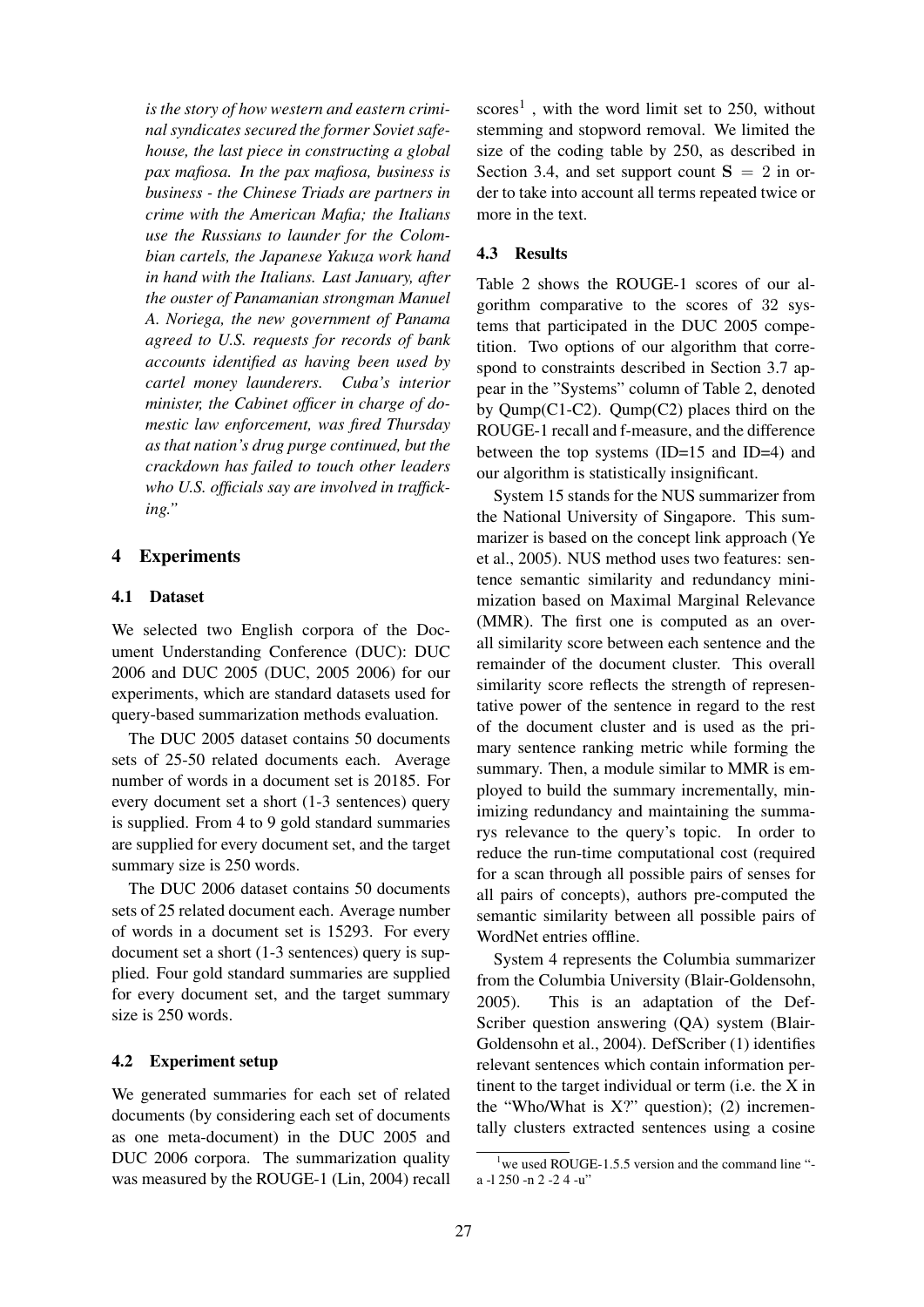distance metric; then (3) selects sentences for output summary using a fitness function which maximizes inclusion of core definitional predicates, coverage of the highest ranking clusters, and answer cohesion; and finally (4) applies reference rewriting techniques to extracted sentences to improve readability of summary, using an auxiliary system (Nenkova and McKeown, 2003). The key adaptations made for the DUC 2005 task were in relevant-passage selection (step 1) by combining the following techniques:

- 1. Term frequency-based weighting for filtering the less relevant terms from the topic statement ("topic terms"), based on IDF calculated over a large news corpus;
- 2. Topic structure for adjustment the topic term weights with the simple heuristic of giving terms in the title double the weight of terms in the extended question/topic body;
- 3. Stemming for maximize coverage of relevant terms when measuring overlap of topic terms and document sentences;
- 4. Including content of the nearby-sentences in the determination of a given sentences relevance.

Using these techniques, the algorithm made two passes over each document. In the first pass assigning relevance scores to each sentence based on overlap with topic terms. In the second pass, these scores were adjusted using the first-pass scores of nearby sentences. Finally, the sentences scored above a certain cutoff were selected.

In comparison to the two top systems, our approach does not require any pre-computed data from the external resources (like NUS does), and has a very simple pipeline with a few stages (unlike the Columbia summarizer) which do not involve external tools and have a low computational cost.

The difference of Qump(C2) from system with ID=17 was statistically insignificant, and the difference from system with ID=11 was statistically significant.

Table 3 shows how the ROUGE-1 scores of our algorithm compare to the scores of 35 systems that participated in the DUC 2006 competition. Two options of our algorithm that correspond to constraints described in Section 3.7 appear in the table, denoted by Qump(C1-C2). Qump(C2) places

| System ID       | Recall | Precision | F-measure |
|-----------------|--------|-----------|-----------|
| $\overline{15}$ | 0.3446 | 0.3436    | 0.3440    |
| 4               | 0.3424 | 0.3355    | 0.3388    |
| Qump(C2)        | 0.3416 | 0.3334    | 0.3374    |
| 17              | 0.3400 | 0.3329    | 0.3363    |
| 11              | 0.3336 | 0.3134    | 0.3231    |
| 6               | 0.3310 | 0.3256    | 0.3282    |
| 19              | 0.3305 | 0.3249    | 0.3276    |
| 10              | 0.3304 | 0.3225    | 0.3263    |
| 7               | 0.3300 | 0.3211    | 0.3254    |
| 8               | 0.3292 | 0.3314    | 0.3301    |
| 5               | 0.3281 | 0.3406    | 0.3339    |
| Qump(C1)        | 0.3276 | 0.3194    | 0.3233    |
| 25              | 0.3264 | 0.3197    | 0.3229    |
| 24              | 0.3223 | 0.3253    | 0.3237    |
| 9               | 0.3222 | 0.3138    | 0.3179    |
| 16              | 0.3209 | 0.3203    | 0.3205    |
| 3               | 0.3177 | 0.3179    | 0.3177    |
| 14              | 0.3172 | 0.3325    | 0.3235    |
| 12              | 0.3115 | 0.3043    | 0.3078    |
| 21              | 0.3107 | 0.3095    | 0.3100    |
| 29              | 0.3107 | 0.3159    | 0.3131    |
| 27              | 0.3069 | 0.2976    | 0.3021    |
| 28              | 0.3047 | 0.3074    | 0.3059    |
| 13              | 0.3039 | 0.3186    | 0.3109    |
| 18              | 0.3003 | 0.3350    | 0.3161    |
| 32              | 0.2977 | 0.3056    | 0.3014    |
| 30              | 0.2931 | 0.2900    | 0.2914    |
| 26              | 0.2824 | 0.3088    | 0.2949    |
| $\overline{c}$  | 0.2801 | 0.3052    | 0.2914    |
| 22              | 0.2795 | 0.3160    | 0.2878    |
| 31              | 0.2719 | 0.3062    | 0.2797    |
| 20              | 0.2552 | 0.3554    | 0.2930    |
| 1               | 0.2532 | 0.3104    | 0.2644    |
| 23              | 0.1647 | 0.3708    | 0.2196    |

Table 2: DUC 2005. ROUGE-1 scores.

second on the ROUGE-1 recall and f-measure, and the difference between the top system with ID=24 and our algorithm is statistically insignificant.

ID 24 represents the IIITH-Sum system from the International Institute of Information Technology (Jagarlamudi et al., 2006). IIITH-Sum used two features to score the sentences, and then picked the top-scored ones to a summary in the greedy manner. The first feature is a query dependent adaptation of the HAL (Jagadeesh et al., 2005) feature, where an additional importance is given to a word/phrase of a query. The second feature calculates query-independent sentence importance, using external resources in the web. First, the Yahoo search engine was used to get a ranked list of retrieved documents, and a unigram language model was learned on a text content extracted from them. Then, Information Measure (IM), using entropy to compute the information content of a sentence based on the learned unigram model, was used for scoring a sentence. The final sentence ranks were computed as a weighted linear combination of modified HAL feature and IM.

In contrast to the IIIHT-Sum, our approach does not require any external resources and is strictly based on the internal content of the analyzed corpus. As results, it is also consumes less run-time.

The difference of Qump(C2) from system with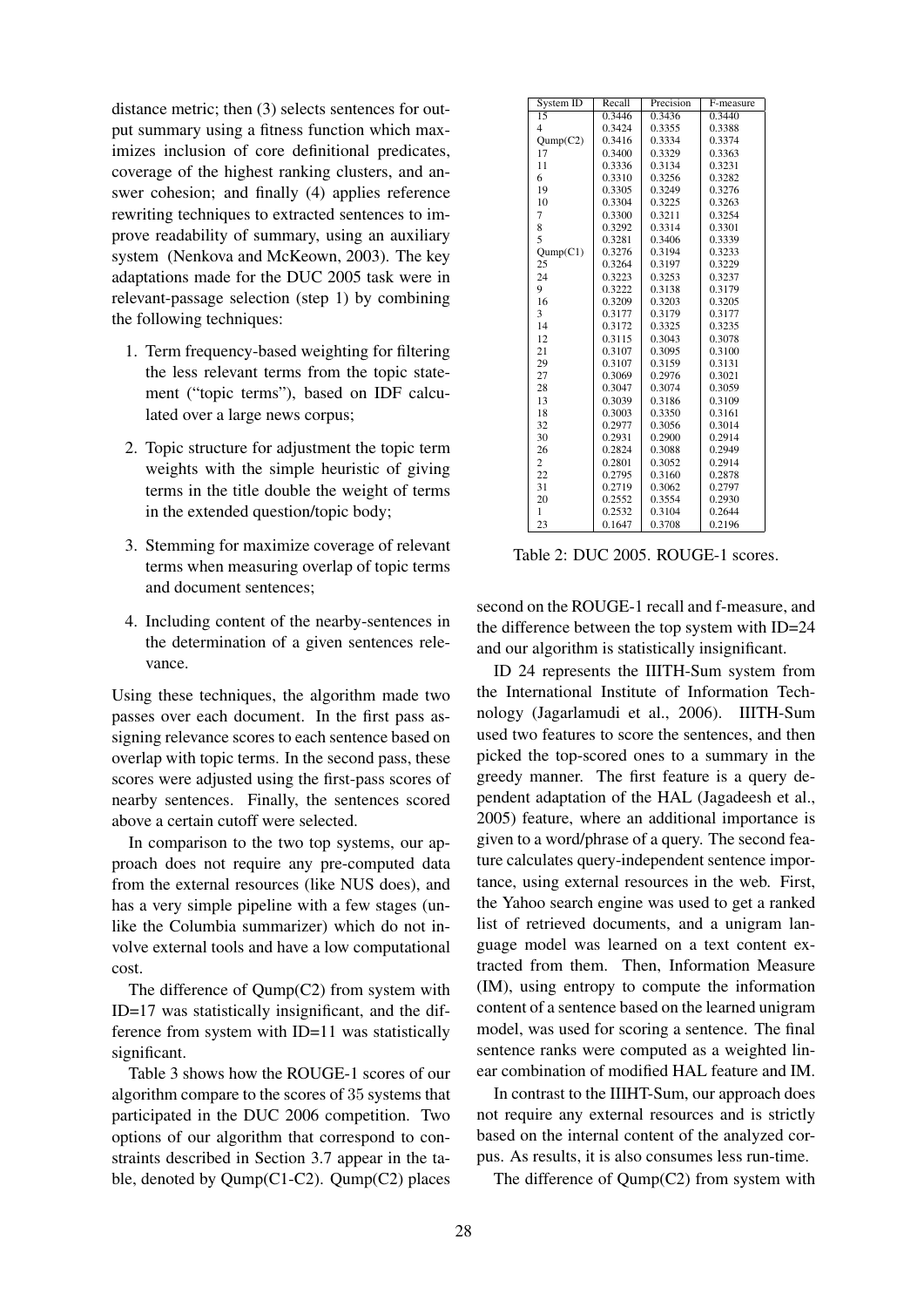| System $\overline{ID}$ | Recall | Precision | F-measure |
|------------------------|--------|-----------|-----------|
| 24                     | 0.3797 | 0.3781    | 0.3789    |
| Qump(C2)               | 0.3745 | 0.3732    | 0.3745    |
| 12                     | 0.3736 | 0.3734    | 0.3734    |
| 31                     | 0.3675 | 0.3730    | 0.3702    |
| 10                     | 0.3720 | 0.3680    | 0.3699    |
| 33                     | 0.3700 | 0.3698    | 0.3699    |
| 15                     | 0.3717 | 0.3675    | 0.3696    |
| 23                     | 0.3726 | 0.3661    | 0.3692    |
| 28                     | 0.3677 | 0.3707    | 0.3691    |
| 8                      | 0.3702 | 0.3665    | 0.3683    |
| 27                     | 0.3574 | 0.3707    | 0.3637    |
| 5                      | 0.3665 | 0.3607    | 0.3635    |
| Qump(C1)               | 0.3647 | 0.3623    | 0.3635    |
| 13                     | 0.3553 | 0.3713    | 0.3629    |
| 3                      | 0.3539 | 0.3650    | 0.3593    |
| $\overline{c}$         | 0.3587 | 0.3580    | 0.3583    |
| 6                      | 0.3543 | 0.3567    | 0.3555    |
| 19                     | 0.3552 | 0.3534    | 0.3542    |
| $\overline{4}$         | 0.3518 | 0.3567    | 0.3542    |
| 22                     | 0.3518 | 0.3554    | 0.3536    |
| 29                     | 0.3432 | 0.3598    | 0.3512    |
| 9                      | 0.3373 | 0.3641    | 0.3492    |
| 32                     | 0.3519 | 0.3466    | 0.3492    |
| 14                     | 0.3501 | 0.3481    | 0.3490    |
| 30                     | 0.3317 | 0.3575    | 0.3439    |
| 25                     | 0.3374 | 0.3478    | 0.3425    |
| 20                     | 0.3413 | 0.3412    | 0.3412    |
| 7                      | 0.3417 | 0.3368    | 0.3392    |
| 16                     | 0.3384 | 0.3377    | 0.3380    |
| 18                     | 0.3335 | 0.3423    | 0.3377    |
| 17                     | 0.3105 | 0.3647    | 0.3351    |
| 21                     | 0.3244 | 0.3541    | 0.3344    |
| 34                     | 0.3320 | 0.3300    | 0.3310    |
| 35                     | 0.3058 | 0.3488    | 0.3242    |
| 26                     | 0.3023 | 0.3399    | 0.3199    |
| 1                      | 0.2789 | 0.3231    | 0.2962    |
| 11                     | 0.1965 | 0.3014    | 0.2366    |

Table 3: DUC 2006. ROUGE-1 scores.

ID=12 was statistically insignificant, and the difference from system with ID=31 was statistically significant. It is not surprising that method C2 performed better that C1 as limiting frequent word sets to words appearing in a query only decreases the overall number of frequent word sets. In this case, many repetitive word sets that are related to the query are missed.

The actual running time of our Qump (both versions) was around 1-3 seconds per document sets. We also learned that long sentences do not affect computation cost of our approach.

## 5 Conclusions

This work introduces Qump, a system following a new MDL-based approach to a query-oriented summarization. Qump extracts sentences that best describe the query-related frequent set of words. The evaluation results show that Qump has an excellent performance. In absolute ranking, it outperforms all but two of participated systems in DUC 2005 competition and all but one of competing systems in DUC 2006 contest. According to significance test, Qump has the same performance as leading systems in both competitions (ID=15,4,7 in DUC-2005 and ID=24,12 in DUC-

2006). In addition, Qump is an efficient algorithm having polynomial complexity. Qump's runtime is limited by Apriori that is known as a PSPACEcomplete problem. However, because it is a rare occasion to have a set of words repeated in more than 4-5 different sentences in the entire document set, we have  $O(n^5)$  frequent itemsets at most where  $n$  is the number of terms. The encoding process is bound by a number of frequent sets times a number of sentences  $(m)$  times a number of words  $(k)$ . Therefore, we can say that Qump's runtime is polynomial in the number of terms and is bound by  $O(m \times k \times n^5)$ . In conclusion, the presented technique has the following advantages over other techniques: (1) It is unsupervised and does not require any external resources (many of the top-rated systems from the DUC competitions are supervised or use external data); (2) It has efficient time complexity (polynomial in the number of terms); (3) It is language-independent and can be applied on any language, as far as we have a tokenizer for this language (for example, we got excellent results with generic summarization in Chinese with this approach<sup>2</sup>); (4) Despite its robustness (independence on annotated data and language, and its efficiency), its performance is comparable to the one of the top systems.

In future, we intend to enrich this approach with word vectors for better match between a query and a sentence. Also, we plan to integrate it with a novel summarization technique using OLAP representation, where frequent itemsets of words will represent an additional dimension.

## References

- Rakesh Agrawal and Ramakrishnan Srikant. 1994. Fast algorithms for mining association rules. In *20th International Conference on Very Large Databases*, pages 487–499.
- Sasha Blair-Goldensohn, Kathleen McKeown, and Andrew H. Schlaikjer, 2004. *Answering definitional questions: A hybrid approach*, chapter 4. AAAI Press.
- Sasha Blair-Goldensohn. 2005. From definitions to complex topics: Columbia university at DUC 2005. In *Document Understanding Conference*.
- Wauter Bosma, 2005. *Query-Based Summarization using Rhetorical Structure Theory*, pages 29–44. LOT.

<sup>2</sup>Litvak, M. and Vanetik, N. and Li, L., 2017, *Summarizing Weibo with Topics Compression*, unpublished manuscript.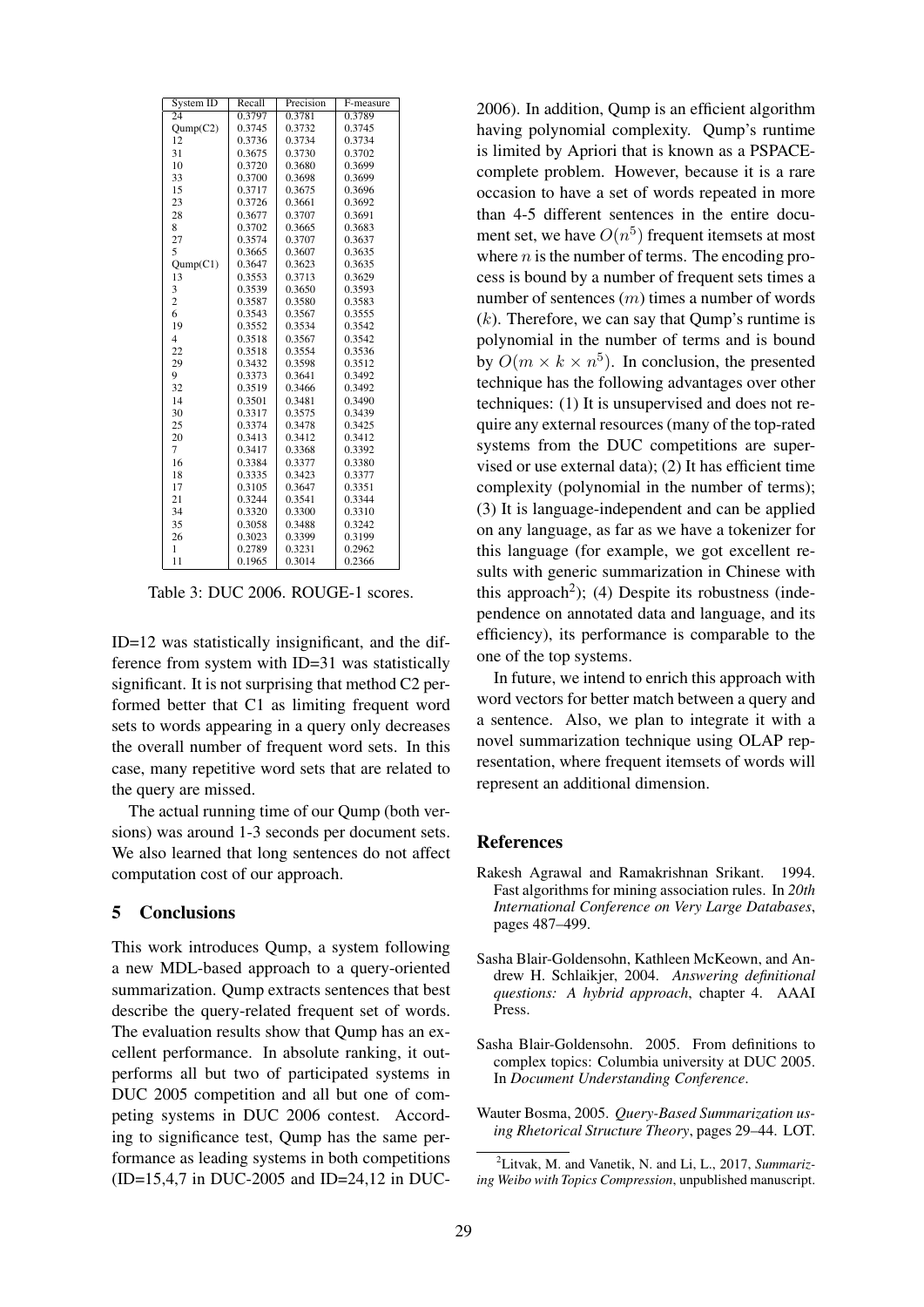- Shaofeng Bu, Laks V. S. Lakshmanan, and Raymond T. Ng. 2005. Mdl summarization with holes. In *Proceedings of the 31st International Conference on Very Large Data Bases*, VLDB '05, pages 433–444.
- Ping Chen and Rakesh Verma. 2006. A query-based medical information summarization system using ontology knowledge. In *Proceedings of the 19th IEEE Symposium on Computer-Based Medical Systems (CBMS06)*, pages 37–42.
- John M. Conroy, Judith D. Schlesinger, and Jade Goldstein Stewart. 2005. CLASSY: Query-based multidocument summarization. In *DUC 05 Conference Proceedings*.
- Hal Daumé III and Daniel Marcu. 2006. Bayesian query-focused summarization. In *Proceedings of the 21st International Conference on Computational Linguistics and 44th Annual Meeting of the Association for Computational Linguistics*, pages 305–312, Sydney, Australia, July. Association for Computational Linguistics.
- DUC. 2005-2006. Document Understanding Conference. http://duc.nist.gov.
- Jagarlamudi Jagadeesh, Prasad Pingali, and Vasudeva Varma. 2005. A relevance-based language modeling approach to DUC 2005. In *Document Understanding Conferences (along with HLT-EMNLP 2005)*.
- Jagadeesh Jagarlamudi, Prasad Pingali, and Vasudeva Varma. 2006. Query independent sentence scoring approach to DUC 2006.
- Laks V. S. Lakshmanan, Raymond T. Ng, Christine Xing Wang, Xiaodong Zhou, and Theodore J. Johnson. 2002. The generalized mdl approach for summarization. In *Proceedings of the 28th International Conference on Very Large Data Bases*, VLDB '02, pages 766–777.
- Yanran Li and Sujian Li. 2014. Query-focused multidocument summarization: Combining a topic model with graph-based semi-supervised learning. In *Proceedings of COLING 2014, the 25th International Conference on Computational Linguistics: Technical Papers*, pages 1197–1207, Dublin, Ireland, August. Dublin City University and Association for Computational Linguistics.
- Chen Li, Yang Liu, and Lin Zhao. 2015. Using external resources and joint learning for bigram weighting in ilp-based multi-document summarization. In *Proceedings of the 2015 Conference of the North American Chapter of the Association for Computational Linguistics: Human Language Technologies*, pages 778–787, Denver, Colorado, May–June. Association for Computational Linguistics.
- Chin-Yew Lin. 2004. ROUGE: A Package for Automatic Evaluation of summaries. In *Proceedings of the Workshop on Text Summarization Branches Out (WAS 2004)*, pages 25–26.
- Marina Litvak, Mark Last, and Natalia Vanetik. 2015. Krimping texts for better summarization. In *Proceedings of the 2015 Conference on Empirical Methods in Natural Language Processing*, pages 1931– 1935, Lisbon, Portugal, September. Association for Computational Linguistics.
- Yan Liu, Sheng hua Zhong, and Wenjie Li. 2012. Query-oriented multi-document summarization via unsupervised deep learning. In *Proceedings of the Twenty-Sixth AAAI conference on Artificial Intelligence*, pages 1699–1705.
- Ahmed A. Mohamed and Sanguthevar Rajasekaran. 2006. Query-based summarization based on document graphs. In *Proceedings of IEEE International Symposium on Signal Processing and Information Technology*, pages 408–410.
- Ani Nenkova and Kathleen McKeown. 2003. References to named entities: a corpus study. In *NAACL-HLT 2003*.
- Thanh-Son Nguyen, Hady W. Lauw, and Panayiotis Tsaparas. 2015. Review synthesis for micro-review summarization. In *Proceedings of the Eighth ACM International Conference on Web Search and Data Mining*, WSDM'15, pages 169–178.
- Tadashi Nomoto and Yuji Matsumoto. 2001. A new approach to unsupervised text summarization. In *Proceedings of the 24th Annual International ACM SIGIR Conference on Research and Development in Information Retrieval*, SIGIR '01, pages 26–34.
- Tadashi Nomoto. 2004. *Machine Learning Approaches to Rhetorical Parsing and Open-Domain Text Summarization*. Ph.D. thesis, Nara Institute of Science and Technology.
- Jahna Otterbacher, Gunes Erkan, and Dragomir R. Radev. 2009. Biased lexrank: Passage retrieval using random walks with question-based priors. *Information Processing & Management*, 45(1):42–54.
- Sun Park, Ju-Hong Lee, Chan-Min Ahn, Jun Sik Hong, and Seok-Ju Chun, 2006. *Query Based Summarization Using Non-negative Matrix Factorization*, volume 4253 of *Lecture Notes in Computer Science*, pages 84–89.
- Frank Schilder and Ravikumar Kondadadi. 2008. Fastsum: Fast and accurate query-based multi-document summarization. In *Proceedings of ACL-08: HLT, Short Papers*, pages 205–208, Columbus, Ohio, June. Association for Computational Linguistics.
- Jie Tang, Limin Yao, and Dewei Chen. 2009. Multitopic based query-oriented summarization. In *SIAM International Conference Data Mining*.
- Jilles Vreeken, Matthijs Leeuwen, and Arno Siebes. 2011. Krimp: Mining itemsets that compress. *Data Min. Knowl. Discov.*, 23(1):169–214, July.